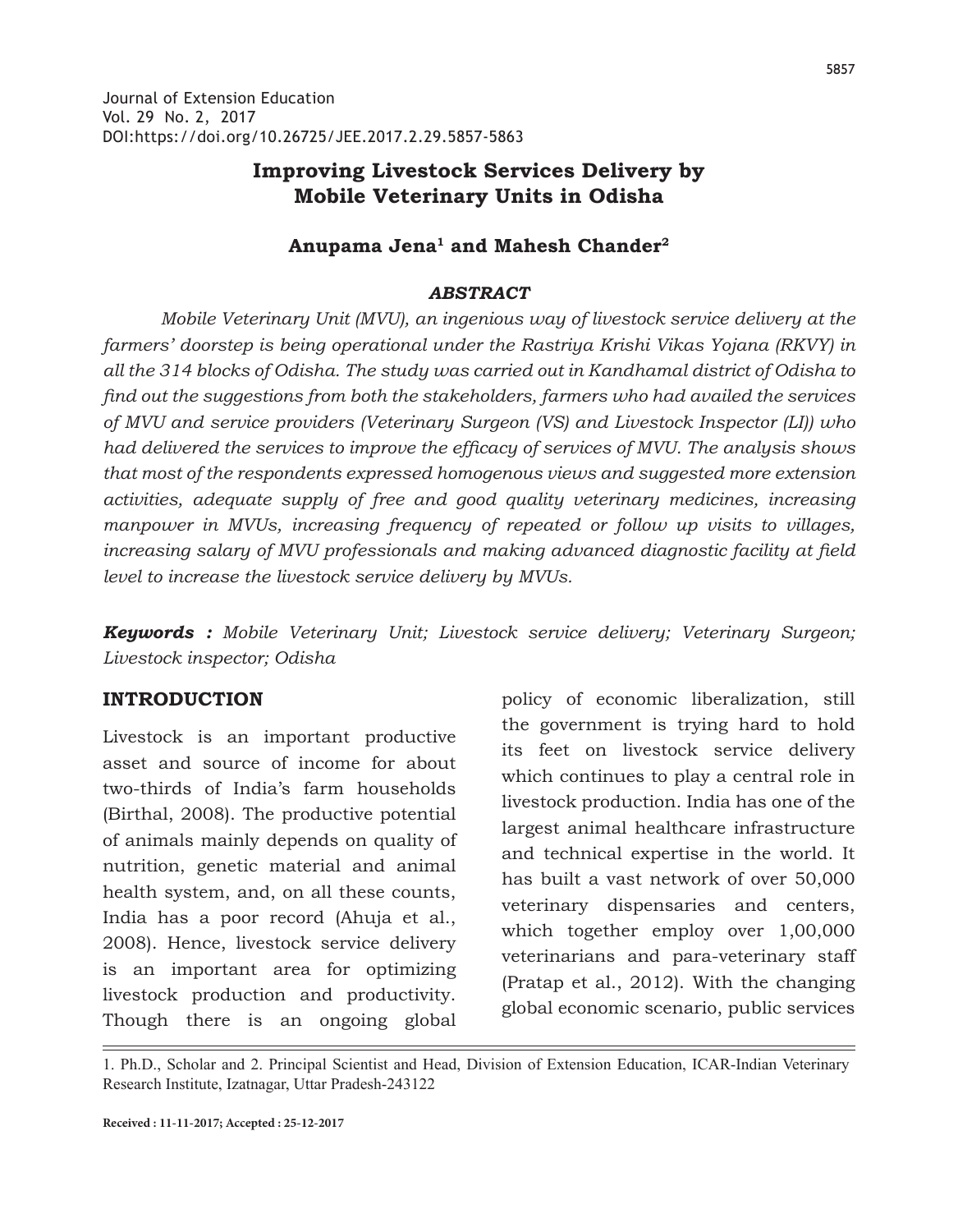are coming under pressure all over the world for not performing adequately (Sen and Chander, 2003). In order to support its large number of livestock farmers, the Department of Animal Husbandry must strive hard towards moving all livestock services to farmers' doorstep by moving away from stationary veterinary institutions and partnering with other veterinary agencies, NGOs, cooperatives, private entrepreneurs in extending the outreach of services to the farmers (Ahuja et al., 2008). To this end, it would be pertinent to have a look on unique and innovative approaches to livestock service delivery for extending it to rural poor. Few of the examples are, African countries joint delivery of public health and veterinary services (Schelling et al., 2005), Community Based Animal Health Workers (CBAHW) in countries like Africa, Afghanistan, and Kenya (Mugunieri 2004). In India, trained personnel for the same are called as paravets, *Gopalmitras*, link workers, *Sanghamitras* etc. Besides this, a number of government initiatives to deliver services at farmers doorstep, such as, Cattle Breed Improvement Programme (CBIP) under Gram Vikas Yojana (GVY) through JK trust and similar approach in the name of Mobile Veterinary Dispensary, mobile veterinary clinic, ambulatory clinic etc. in many states like Karnataka, Tamil Nadu, Andhra Pradesh, Odisha, Arunachal Pradesh, Meghalaya, Rajasthan, Gujarat, Madhya Pradesh and Chhattisgarh.

Considering this, the study was carried out to focus on livestock service delivered at doorstep through Mobile Veterinary Unit (MVU), an initiative of Odisha government funded under Rastriya Krishi Vikas Yojana (RKVY). Mobile Veterinary Units (MVU) have been initiated in all the 314 blocks of Odisha since 10th July 2010 with an objective of delivery of service at farmers' doorstep in remotest locations of the districts, according to the preferred time of the farmers, so as to enable livestock owners and consider Animal Husbandry (A.H) activities as potential livelihood option and maximize profit through livestock rearing. A team comprising one Veterinary Surgeon (VS), one Livestock Inspector (LI) and one attendant with a vehicle called MVU van reach out to organize animal health camps at distant and inaccessible villages where stationary veterinarian could not able to deliver services. Total working days for MVU in a month are 20 days. In every working day, the team organizes one camp, which caters to the livestock owners of a minimum of two villages. The camps are organized on normal working days i.e. Monday to Friday. The remaining two days are meant for compiling monthly report and attending meetings.

 The study was carried out with an objective of finding out the suggestions from both the farmers and MVU team as they are directly being involved in consuming and providing livestock service.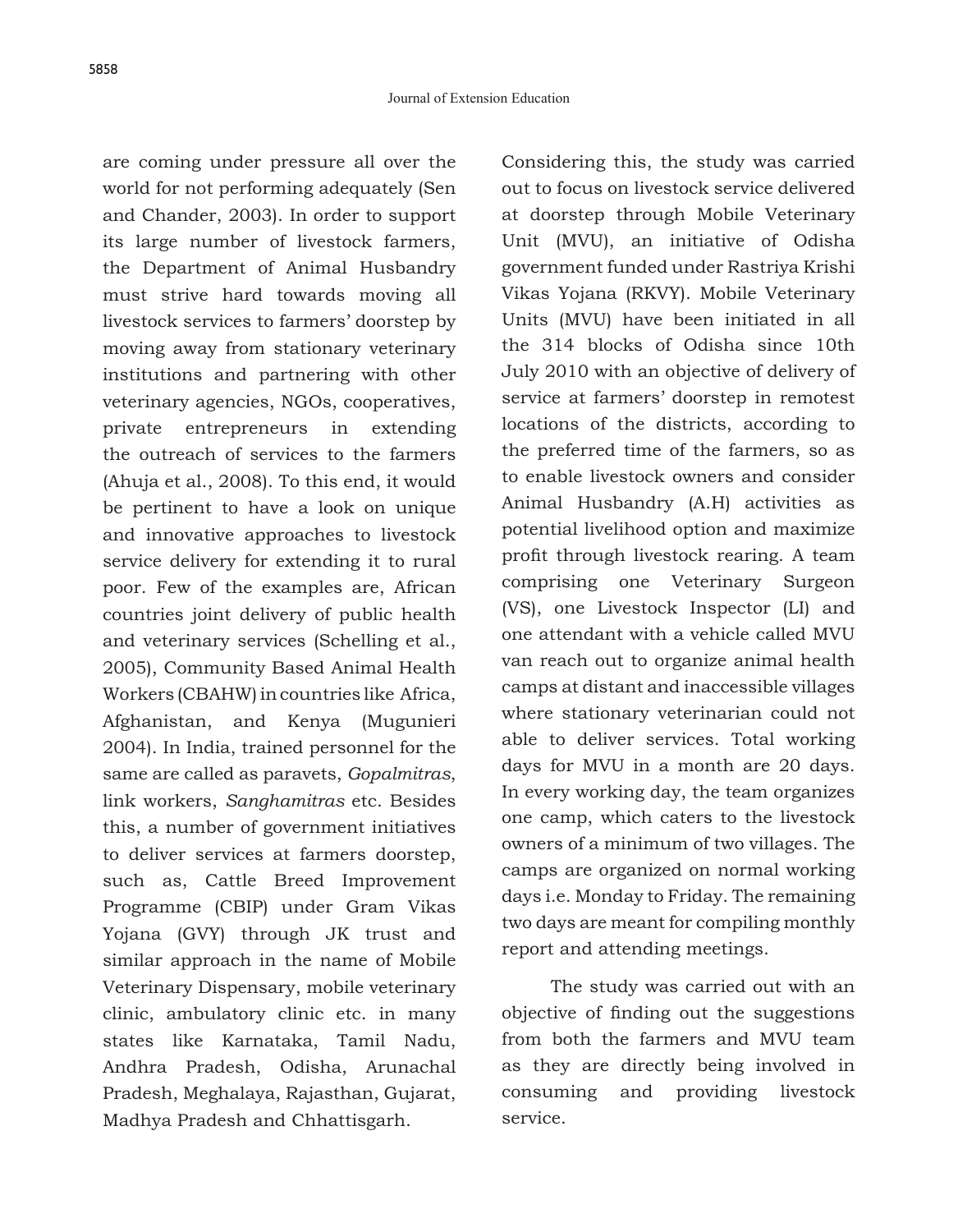# **METHODOLOGY**

The study area, Kandhamal district in Odisha state of India was purposively selected considering its geographical location i.e., high altitude, inaccessible or less accessible geographical terrains and poor communication facilities. Inadequate transportation facility and remotely located veterinary institutions made it an appropriate area for veterinary intervention through mobile veterinary services. In the 12 administrative blocks of Kandhamal district, 12 MVUs were in operation.

Three blocks were selected randomly for this study. From each block, 3 villages receiving MVU's services to a total of 9 villages were selected purposively. From these villages, 10 farmers from each village, who had availed the services of MVU, were selected. Thus, 90 farmers in total were selected for the study. Again from 12 MVUs of Kandhamal district, 12 veterinarians and 11 livestock inspectors, who were working in MVUs, were selected to study the perspectives of service providers.

### **Data Collection**

 Primary data were collected from the farmers and the service providers through a pre-tested interview schedule. A pretested questionnaire was distributed to all the veterinarians and livestock inspectors during the monthly meeting to get their response on functioning of MVUs.

 Both the respondents, farmers and service providers (VSs and LIs) were requested to give their 5 most important suggestions to improve the livestock service delivery of MVU in an order from most important to least important. From both categories of respondents, seven most important suggestions came up separately.

### **Analytical Framework**

 The collected primary data were subjected to weighted mean score analysis. Total Weighted Score (TWS) was calculated by adding each respondent's score. Using the following formula, Total Weighted Mean Square (TWMS) was calculated.

 Where, TWMS=TWS/N TWS= Total Weighted Score N= No of respondents

 Based upon the values of TWMS, the stakeholders' suggestions to improve the efficacy of service delivery by MVU were ranked.

## **FINDINGS AND DISCUSSION**

# **Suggestions of Farmers to improve Efficacy of Livestock Service Delivery by MVU**

Data in Table 1 reveal that adequate supply of free veterinary medicine was prioritized as most imp suggestion for improving efficacy of livestock service delivery by MVU, felt by maximum livestock farmers of Kandhamal district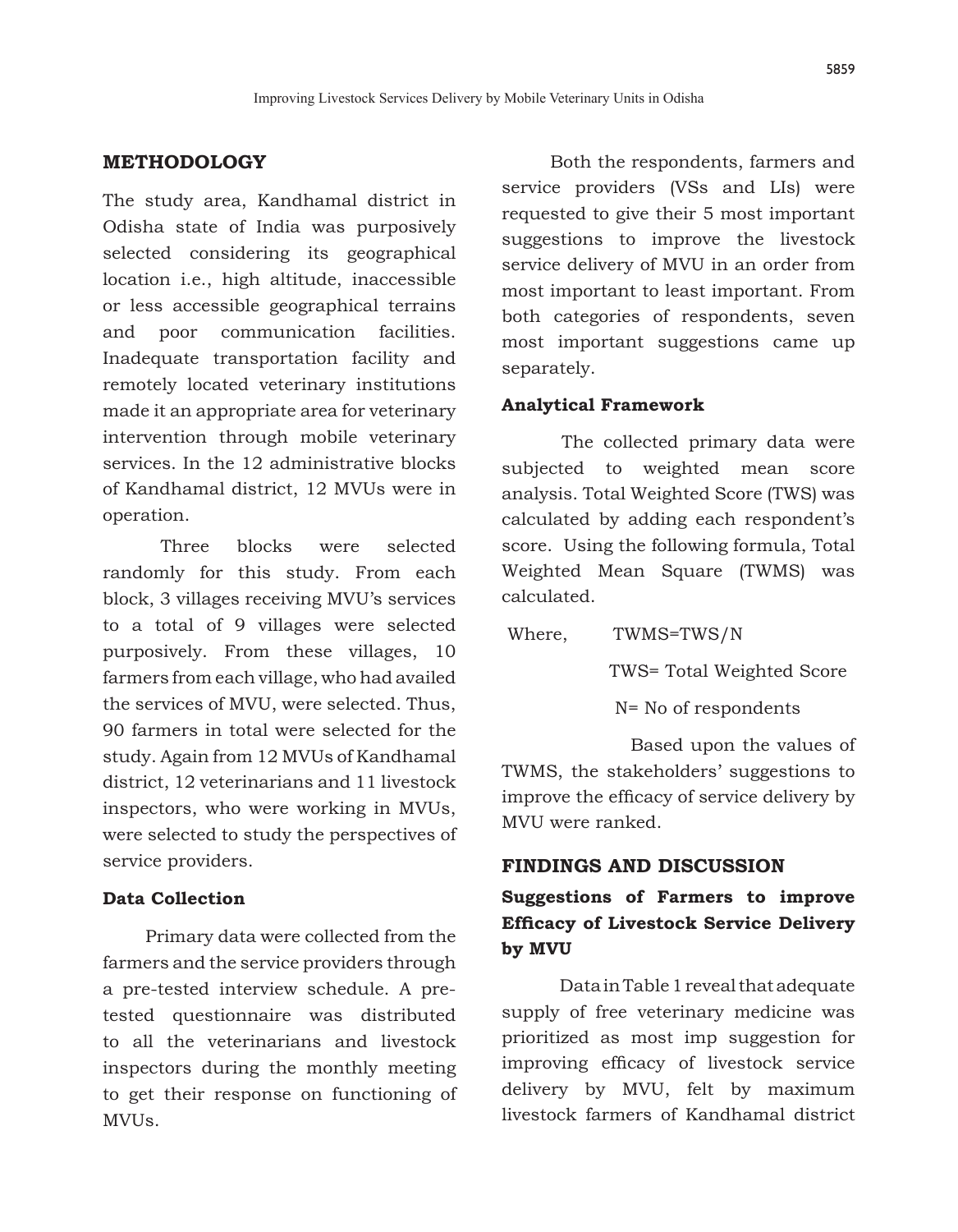of Odisha followed by more number of training programmes with TWMS of 4.62 and 4.33 respectively. It could further be inferred that frequent visit to same village covering the width and breadth of the jurisdiction, well-equip diagnostic facility in field, strengthening human resources in MVU, following up the cases and service delivery limited to early morning were the suggestions revealed by farmers in the order of priority with respective TWMS values of 2.92, 1.05, 0.88, 0.83 and 0.58, respectively.

### **Table 1.**

# **Ranking of Farmers' Suggestions to improve Livestock Service Delivery by MVU**

 $(n=90)$ 

| <b>S1.</b><br><b>No</b> | <b>Constraints</b>                             | <b>TWS</b> | <b>TWMS</b> | Rank           |
|-------------------------|------------------------------------------------|------------|-------------|----------------|
| 1.                      | Adequate supply of free<br>veterinary medicine | 416        | 4.62        | I              |
| 2.                      | More number of training<br>programmes          | 390        | 4.33        | $\mathbf{H}$   |
| 3.                      | Frequent visit to same village                 | 263        | 2.92        | Ш              |
| 4.                      | Well-equipped diagnostic<br>facility in field  | 95         | 1.05        | IV             |
| 5.                      | Strengthening human<br>resources in MVU        | 80         | 0.88        | $\overline{V}$ |
| 6.                      | Follow-up of cases                             | 75         | 0.83        | VI             |
| 7.                      | Service delivery limited to early<br>morning   | 53         | 0.58        | VII            |

# **Suggestions of Service Providers to improve Efficacy of Livestock Service Delivery by MVU**

Data in Table 2 envisage that conducting 'extension activities' such as awareness camps, training programmes was the most important suggestions expressed perceived by both the service providers i.e. VSs and LIs to improve livestock service delivery of MVUs. Increased remuneration to staff was the second most important suggestion by LIs with TWMS of 4.09 while the same was the 4th most important suggestion by most of the VSs. Adequate medicine distribution and increased 'staff strength' to deliver the veterinary services properly was the second and third most felt suggestion by the service providers, respectively. Achievable target in terms of number of villages to be covered, number of cases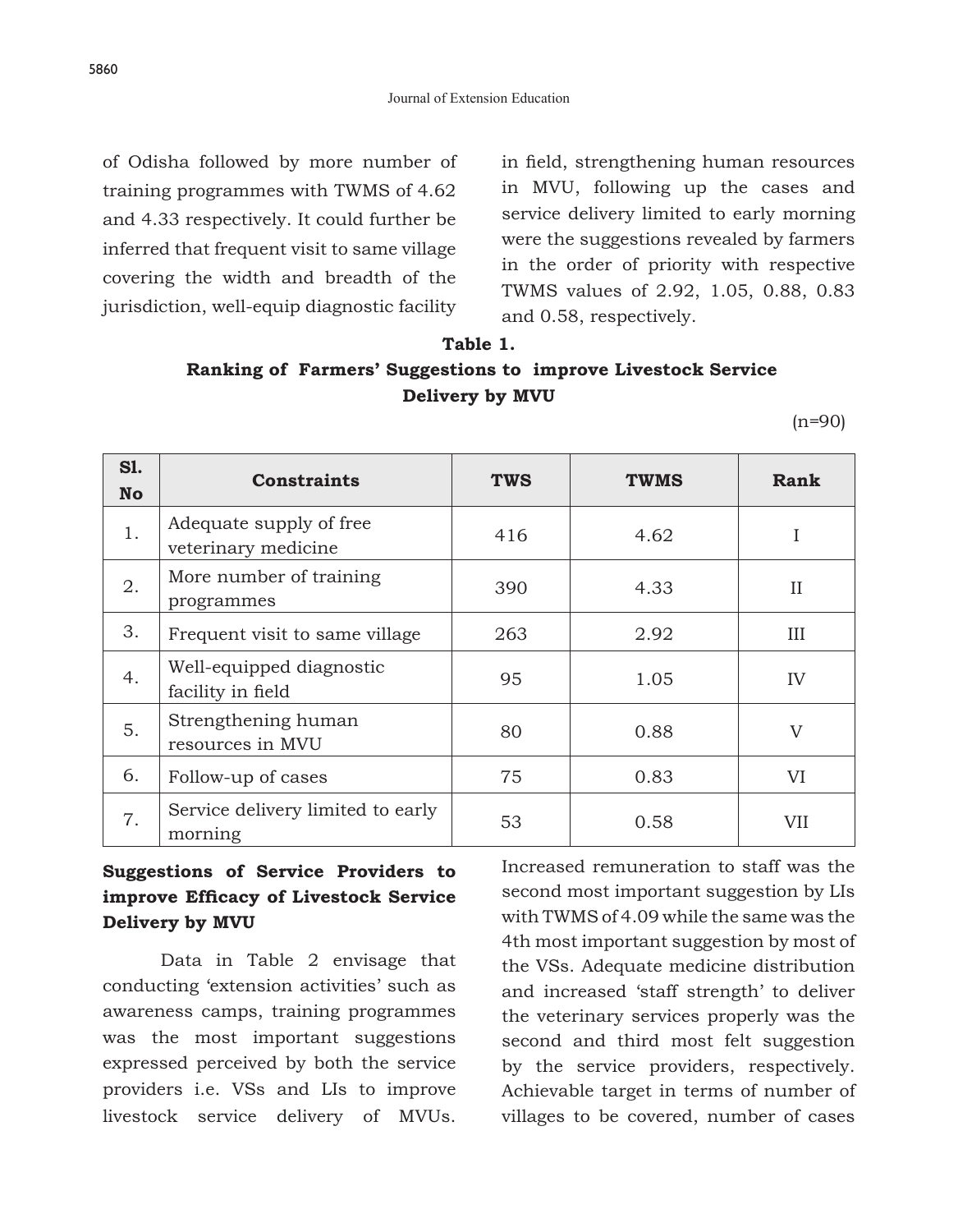consideration was the 4th and 6th most important suggestions by LIs and VSs, respectively.

| Table 2.                                                               |  |  |  |  |  |  |
|------------------------------------------------------------------------|--|--|--|--|--|--|
| Ranking of Service Providers' suggestions to improve Livestock Service |  |  |  |  |  |  |
| <b>Delivery by MVUs</b>                                                |  |  |  |  |  |  |

| <b>S1.</b><br><b>No</b> | <b>Suggestions</b>                       | $\mathbf{L}\mathbf{I}$<br>$(n=11)$ |             |              | <b>VS</b><br>$(n=12)$ |                |              |
|-------------------------|------------------------------------------|------------------------------------|-------------|--------------|-----------------------|----------------|--------------|
| 1.                      |                                          | <b>TWS</b>                         | <b>TWMS</b> | Rank         | <b>TWS</b>            | <b>TWMS</b>    | Rank         |
| 2.                      | Quality medicine in<br>adequate quantity | 34                                 | 3.09        | $\mathbf{H}$ | 38                    | 3.166          | $\mathbf{H}$ |
| 3.                      | Staff strengthening in<br><b>MVU</b>     | 18                                 | 1.636       | Ш            | 35                    | 2.916          | Ш            |
| 4.                      | Hike in remuneration                     | 45                                 | 4.09        | I            | 24                    | $\overline{2}$ | IV           |
| 5.                      | More extension activity                  | 45                                 | 4.09        | I            | 58                    | 4.833          | I            |
| 6.                      | Determining<br>achievable target         | 16                                 | 1.454       | IV           | 3                     | 0.25           | VI           |
| 7.                      | Facilities to follow-up<br>cases         | 4                                  | 0.363       | V            | 17                    | 1.416          | V            |
| 8.                      | Frequent visit to same<br>village        | 3                                  | 0.272       | VI           | 1                     | 0.083          | VII          |

While looking into the suggestions given by both the service providers and farmers for improving efficacy of livestock service delivery by MVU gave an outlook that most of the stake holders were having homogenous type of suggestions which are discussed as follows. Suitable extension strategies should be formulated to make people aware about the importance of livestock services. Further, effective media mix for dissemination of livestock related information can enhance animal

husbandry practices of the rural poor. In this aspect SDAH(State Department of Animal Husbandry) has to relook its policy to improve livestock extension services, since extension is one of the vital responsibilities of Department of Agriculture Cooperation and Farmers' welfare. Hefferman (2002) reported in his study that the most desirable feature in Odisha was, 'access to advisory service' which was an interesting finding unlike in other states, where 'credit facility'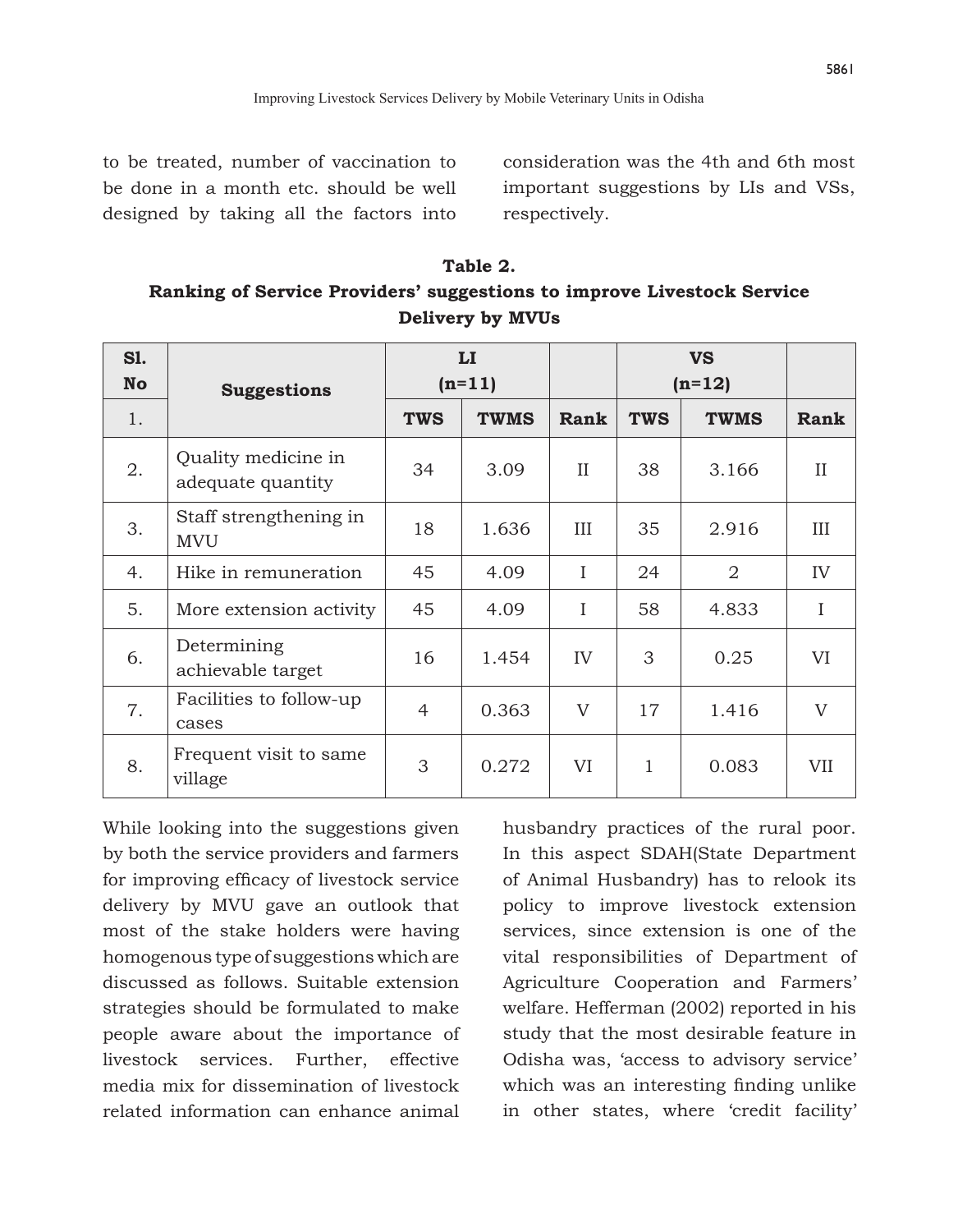was deemed more desirable. Improved veterinary care using quality medicines, balanced cattle feed and quality fodder seeds in adequate quantity may be provided to poor farmers through MVUs for service delivery. Service providers, viz., VSs and LIs perceived that the remuneration paid for their services was satisfactory. Providing adequate remuneration will motivate them to perform better in their jurisdiction, despite the distance and difficult accessibility of villages. Shortage of staff in MVU, Kandhamal district was the major hindrance in service delivery by MVU, leading to overburdened work to block veterinary officers and additional block veterinary officers, who had simultaneously to work at Veterinary dispensary and MVU and thereby the service delivery become less effective noticeably.

Policy decisions should be made to introduce more than one MVU in each block considering livestock population and farmers' need. Appointing adequate number of VSs and LIs in each MVU will make the service providers to perform well so that they can easily achieve their target delivery of quality services would be possible and follow-up of major cases with more focus on diagnostic and breeding aspects. Exclusive staff in MVUs may be appointed to carry out animal health and livestock development activities. The animal health activities should include prevention, control, diagnosis and curative services, whereas, veterinarians involved in livestock development activities should focus in extension and other activities in order to disseminate the needy technologies adopting suitable transfer of technology (TOT) strategies. According to service providers on an average, 77 villages were under coverage of each MVU, while they can only serve 40 villages maximum in a month. It delays the frequent visit of a particular village. According to prescribed guidelines, each MVU should treat 1000 cases in a month, with an average of 50 cases per day, within the short service delivery period from 7 a.m. to 11 a.m. besides vaccination, deworming and awareness camps for two villages every day. Hence, targets may be reduced for effective service delivery.

Diagnostic services by MVU should be given emphasis by establishing regional laboratories, covering a cluster of villages, for early diagnosis of diseases and proper treatment. Diagnostic tools that are fast, simple and cost effective (especially penside tests) should be developed and disseminated. It will reduce the cost and time required to dispatch samples to the central diagnostic laboratory. It will also enable farmers and veterinarians make the right/timely decisions early enough since sometimes farmers never know the results that come from the tests done in Entebbe and belated results mostly fails to save the animals. In such situation, empirical treatment incurs more expense and questions the cure. (Nakayima et al. 2016)